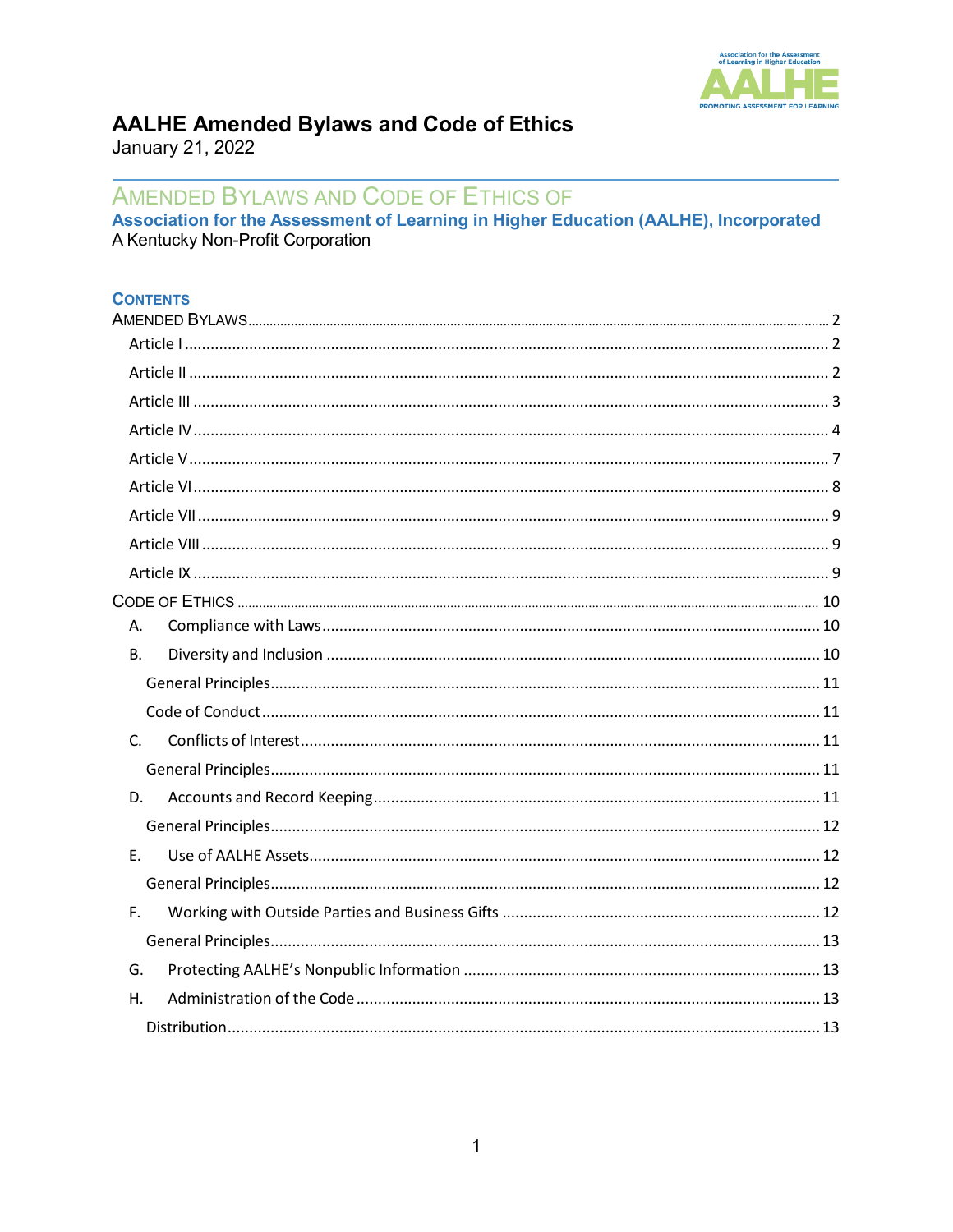

# <span id="page-1-0"></span>**AMENDED BYLAWS**

# **Article I**

### <span id="page-1-1"></span>**Purpose and Objectives**

This corporation is organized and incorporated under the laws of the State of Kentucky as a non-profit corporation for educational purposes within the meaning of Section 501(c)(3) of the United States Internal Revenue Code of 1954, as amended, without profit to any member or director. The purposes of the organization shall be:

To provide resources, opportunities for interaction, and professional development opportunities for those persons concerned with the assessment and improvement of student learning in higher education; and

To receive, maintain and accept, as assets of the corporation, any property whether real, personal or mixed, by way of gift, bequest, device or purchase from any person, firm, trust or corporation, to be held, administered and disposed of in accordance with and pursuant to the provisions of these bylaws; provided same shall not be accepted if it is conditioned or limited in any such manner as shall require the disposition of income or principal to any organization other than an "educational organization" or for any purpose other than "educational purposes" which would jeopardize the Federal Income Tax exemption of the corporation pursuant to Section 501(c)(3) of the Internal Revenue Code of 1954, as now in force or acts in amendment thereof or substitution therefore.

<span id="page-1-2"></span>The above shall not be considered to restrict in any way the carrying on of any lawful activities of the corporation, so long as such activities are not in contravention of the purposes set forth in the Articles of Incorporation.

## **Article II**

#### **Name, Location of Office, Membership, Annual Meeting**

**Section 1. Name and Location**. The name of this corporation is Association for the Assessment of Learning in Higher Education, Incorporated (hereinafter "Association"). The principal office of the Association is located at **6844 Bardstown Rd # 910, Louisville, KY 40291.**

**Section 2. Membership.** Membership in the Association shall be open to all who have an interest in assessing and improving student learning in higher education. There shall be three categories of membership:

**A. Individual Members** shall be those who become members of the Association as individuals. They shall have the right to serve on Association committees, to elect members of the board of directors of the Association, to serve as officers of the Association and to vote in all matters to be approved at the annual meeting of the Association or in special votes open to the membership at other times.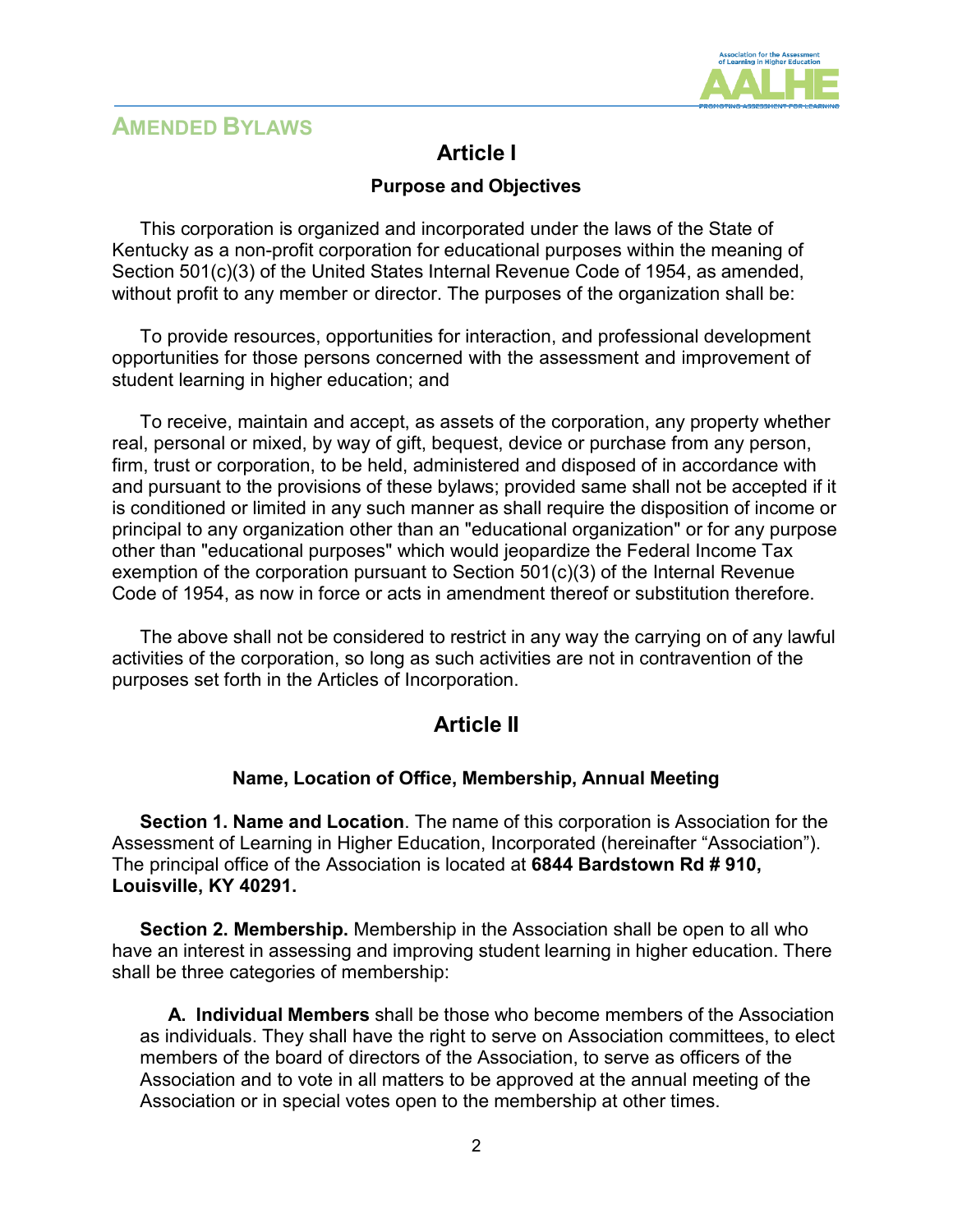

**B. Institutional Members** shall be those who become members as a group from the same higher education, degree granting institution. Identified members of the institutional group shall have the same rights as Individual Members.

**C. Associate Members** shall be those who become members of the Association and are not employed by higher education, degree-granting institutions. Associate members shall have the right to serve on Association committees.

**Section 3. Membership Dues and Privileges.** Dues for all members shall be set annually by the board of directors at its annual meeting or at such other special meeting called for that purpose. All members who have paid their annual dues shall be considered members in good standing. Individual Members and Institutional Members in good standing shall have the privilege of voting in all elections, to be nominated and run for open positions on the board of directors, to have access to "members only" areas of the Association's website, to receive members' discounts for all Association programming and products, and to vote on all matters brought before the annual membership meeting and in special membership votes.

<span id="page-2-0"></span>**Section 4. Annual Membership Meeting.** The annual membership meeting shall be held during the month of June at a time and location or delivery modality announced by the President-Elect at least thirty (30) days in advance and listed on the Association's website.

## **Article III**

## **Board of Directors**

**Section 1. Management.** The board of directors (hereinafter "Board") of the Association shall have the responsibility for general management and control of the activities of the Association and shall exercise the powers that may be exercised or performed by the Association under the laws of the State of Kentucky and the United States, these bylaws, and the Articles of Incorporation. Included among such responsibilities shall be

- **A.** Hiring of the Executive Director;
- **B.** Establishing and modifying the Association's mission and vision;
- **C.** Approving all Association policies;
- **D.** Approving the Association's strategic plan;<br>**E.** Approving the annual budget and any revis
- **E.** Approving the annual budget and any revisions thereto;
- **F.** Setting dues for all categories of membership;
- **G.** Reviewing the Association's annual audit;
- **H.** Appointing committees; and

**I.** Periodically reviewing the effectiveness of the Association, its services and its staff.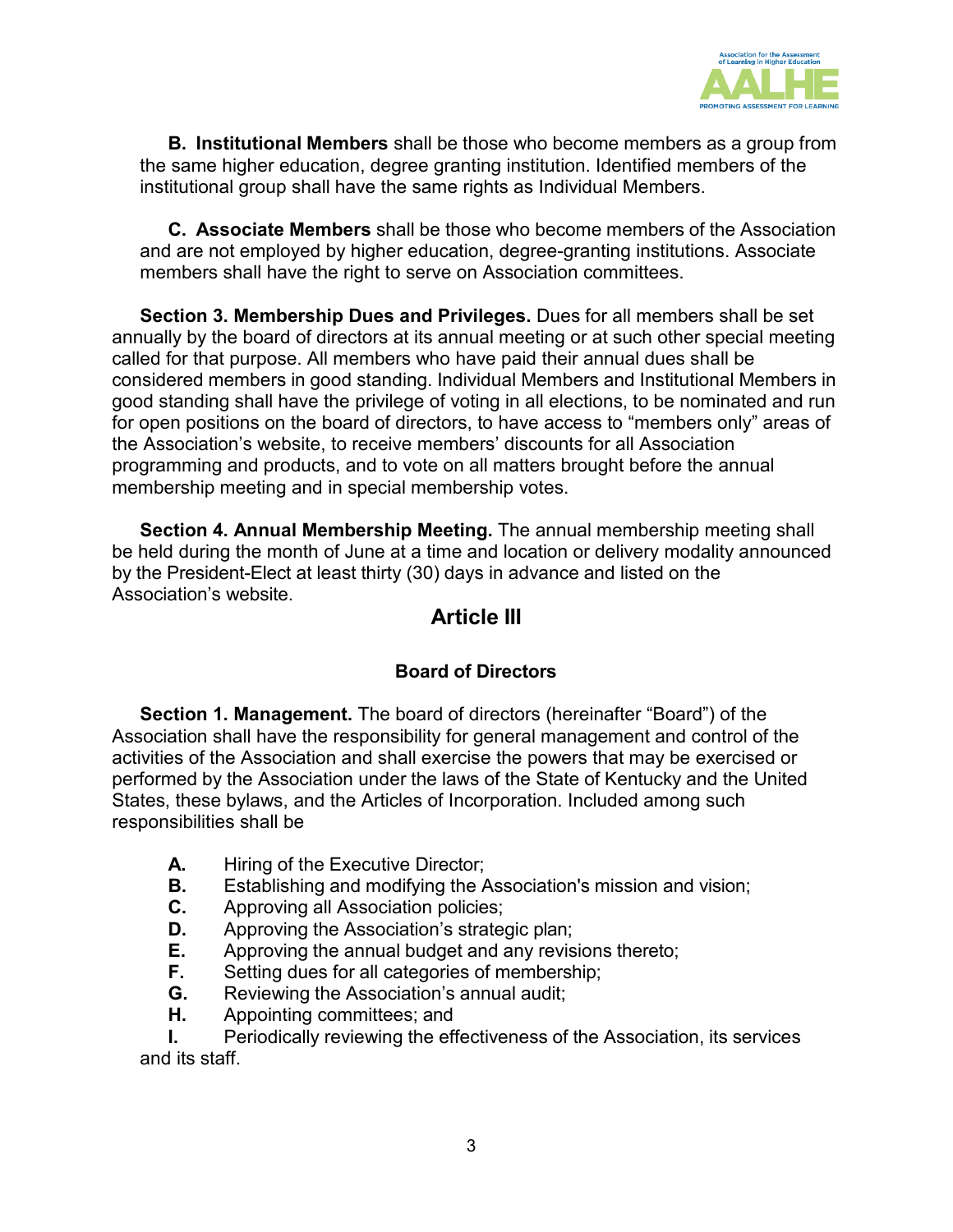

**Section 2. Number and Terms.** The Board shall consist of between twelve (12) to fifteen (15) Members and the Executive Director as a non-voting Member. Three (3) of the Members shall be the President, President Elect and Past President, who shall be elected as set forth in Article V, Section 2. Members who are elected to position of President will serve through the positions of President Elect, President, and Past President and be considered active members of the board and in the case of their term ending before serving as Past President, their term shall be extended accordingly. The remaining nine (9) to twelve (12) Members shall be elected for staggered terms as follows:

**A.** Each year Members shall be elected to serve for five (5)-year terms. The number of open seats shall be determined by the number of board members' terms expiring in that year.

**B.** Members shall be eligible to serve no more than two consecutive terms on the Board. Members may be returned to the Board after being off the Board for five (5) years.

**C.** In the event of a vacancy on the Board, the Board may appoint a person to serve the remainder of the term of the vacated Board seat.

**Section 3. Meetings.** The Board shall meet annually at the Association conference and shall meet by electronic means at least every four months in the interim. Meetings of the Board of Directors shall be conducted pursuant to the general format contained in the current edition of Robert's Rules of Order Newly Revised where applicable and not inconsistent with these Bylaws or other procedural rules that may be adapted from time to time by the Board of Directors.

**Section 4. Quorum.** A majority of the Board Members shall constitute a quorum. In determining a quorum the Executive Director shall not be counted as a Member of the Board.

**Section 5. Remuneration.** Members of the board shall serve without salaries or other remuneration; provided, however, the Board may approve travel expenditures or expenses occurred in fulfillment of AALHE responsibilities.

**Section 6. Removal from Office.** Any Member of the Board who fails to attend three (3) regular meetings of the Board in a calendar year (July-June) may be removed by a majority vote of the remaining Board Members. Arriving to a regular meeting of the Board more than 15 minutes late is considered an absence.

# **Article IV**

### **Committees of the Board of Directors**

<span id="page-3-0"></span>**Section 1. Committees.** Committees may be appointed either at the initiation of the Board or the President; provided, however, committees appointed by the President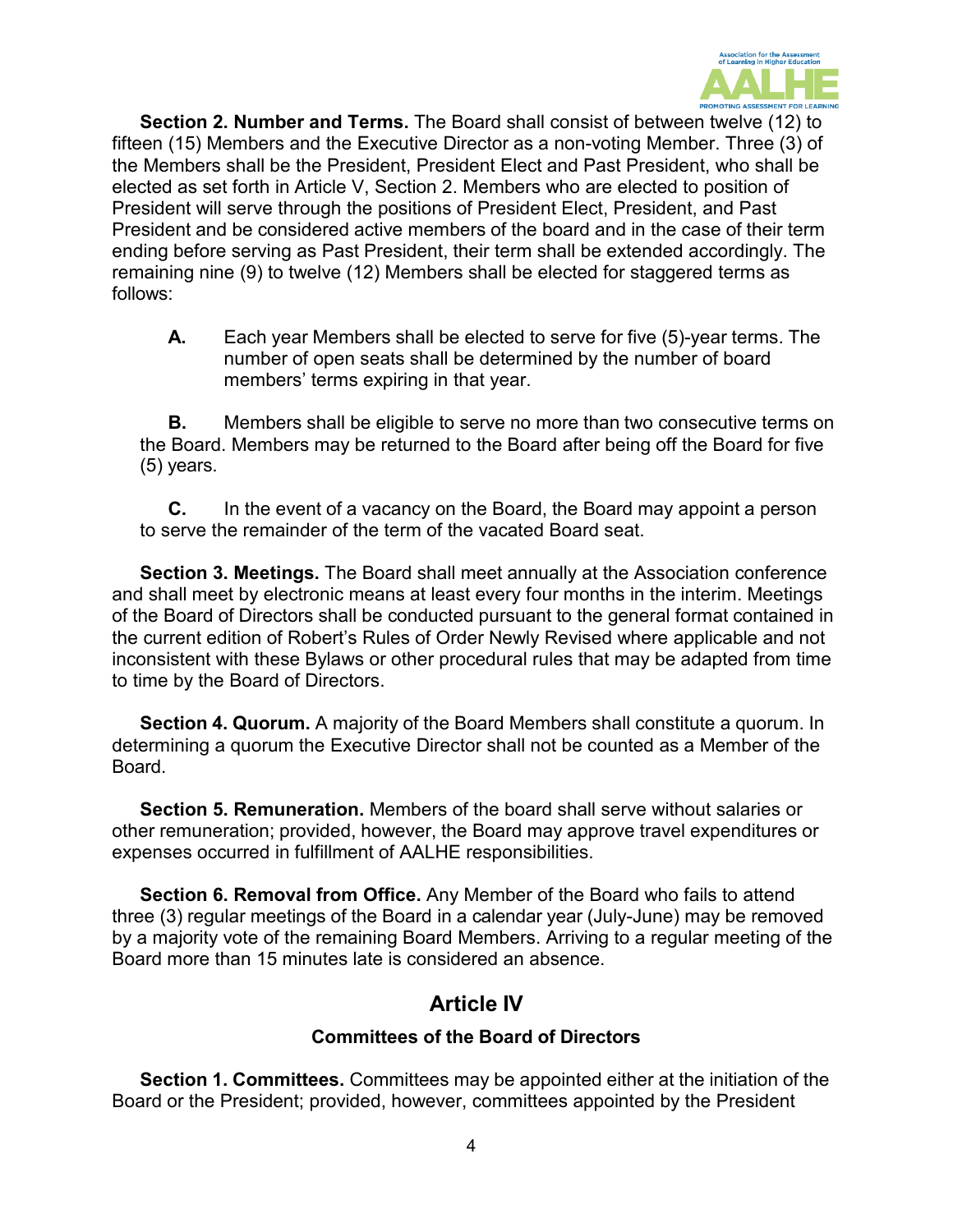

must be approved by a majority of the Board at its next meeting in order to remain in existence.

**Section 2. Standing Committees.** There shall be ten (10) standing committees. All committee resolutions must be approved by the Board in order to become resolutions of the Association. The names and general descriptions of the responsibilities of each standing committee are shown below. The Board will regularly update each committee's specific tasks and activities.

**A. Communications Committee**. The Communications Committee shall coordinate and disseminate information about AALHE and its events, manage AALHE's social media accounts, and support communications efforts of other standing committees.

**B. Conference Committee.** The Conference Committee shall plan and carry out the conference.

**C. Professional Development Committee**. The Professional Development Committee shall offer professional development opportunities outside the annual conference.

**D. Finance Committee**. The Finance Committee shall review financial and budget documents; make policy recommendations regarding finances and budget; consider the fiscal needs of the Association regarding growth and stability and make policy recommendations on the structure and activities of the Association.

**E. Infrastructure Committee.** The Infrastructure Committee shall ensure the continuity of AALHE operations by having a thorough understanding of AALHE's policies and procedures and collecting, organizing, and making recommendations to the Executive Committee for AALHE policies. The Committee shall also coordinate the nominations and elections procedures for the Board of Directors and President Elect of the Association.

**F. Publications Committee**. The Publications Committee shall coordinate and develop publications on student learning assessment for professional development and the advancement of knowledge.

**G. Recruitment and Retention Committee**. The Recruitment and Retention Committee shall analyze membership data and recruit and retain members. The committee shall recommend the conditions under which membership is established and renewed; manage Member volunteers; and direct an annual survey of members.

**H. Collaborations and Partnerships Committee**. The Collaborations and Partnerships committee shall explore and coordinate relationships between AALHE and other organizations in order to work toward shared goals to leverage resources between AALHE and said organizations. The committee shall maintain an inventory of established collaborations and partnerships.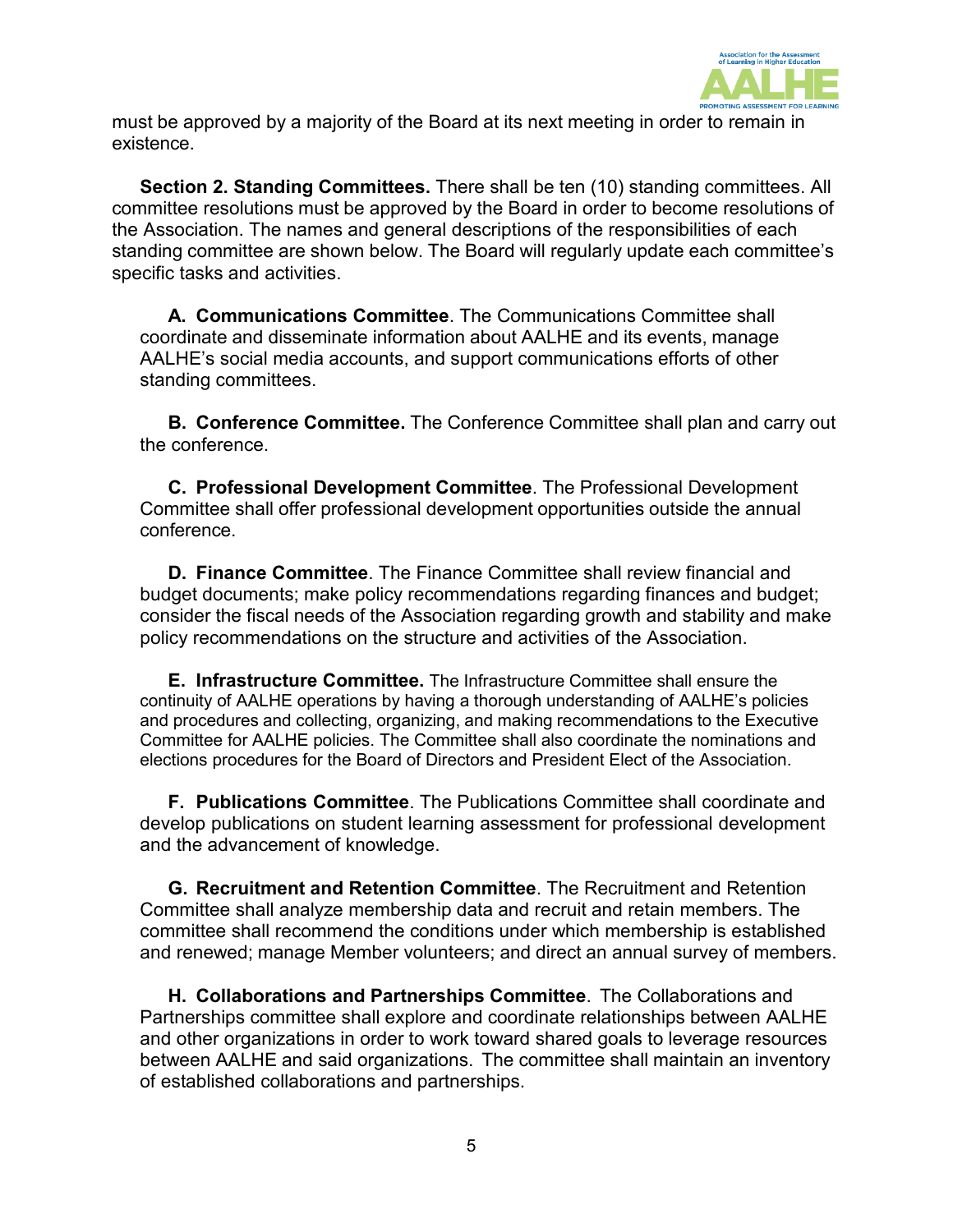

**I. Executive Committee**. The Executive Committee shall consist of the President Elect, the President, and the Past President, who shall serve as Treasurer. Its responsibilities shall include the following: assure the continued and effective operation of standing committees; monitor progress towards the strategic objectives and make recommendations to the Board to assure progress; plan the agenda for board meetings; regularly consult with the President on operational decisions and carry out executive functions as designated by the President; and plan and oversee regular communications with membership.

J. **President's Committee on Diversity, Equity and Inclusion.** The President's Committee on Diversity, Equity and inclusion shall work to promote diversity, equity, and inclusion among assessment practitioners and among members. The committee reports directly to the President and provides this person with recommendations on how to promote DEI in relation to all functions of the organization. The committee also provides consultation to existing AALHE committees to support them as they integrate DEI principles into their work.

**Section 3. Ad Hoc Committees and Task Forces.** The President may appoint such ad hoc committees/task forces as may be required for the effective conduct of the business of the Association. Such appointments must be approved by the Board at its next meeting; and such committees shall serve at the pleasure of the Board.

**Section 4. Membership of Committees.** The committee chair appoints all other members of the committees and all must be members in good standing of the Association. The appointment is for one year and may be renewed annually.

**Section 5. Provisions Relating to All Committees.** All actions by any standing committee authorized or established by this Article IV shall be subject to revision and alteration by the Board. Unless exemption is granted by the AALHE Board, the following process shall be used for appointment to serve as chair of a committee:

- a. Committee chairs serve one-year terms. Changes in committee chairs shall occur during the annual conference or at another time designated by the AALHE Board.
- b. At the time of the change in committee chair, the vice-chair shall become the chair.
- c. Committees shall use a fair and reasonable process to identify a new vicechair. The outgoing chair is eligible to be selected to serve as vice-chair.
- d. Except for the President, no person shall be chair of more than one standing committee at a time (this limitation does not apply to Ad Hoc committees or Task Forces). A person may serve as a chair and vice-chair simultaneously if these roles are on different committees.

The conference committee shall be co-chaired by the Executive Director and the President Elect. The chair of the finance committee must be an AALHE member in good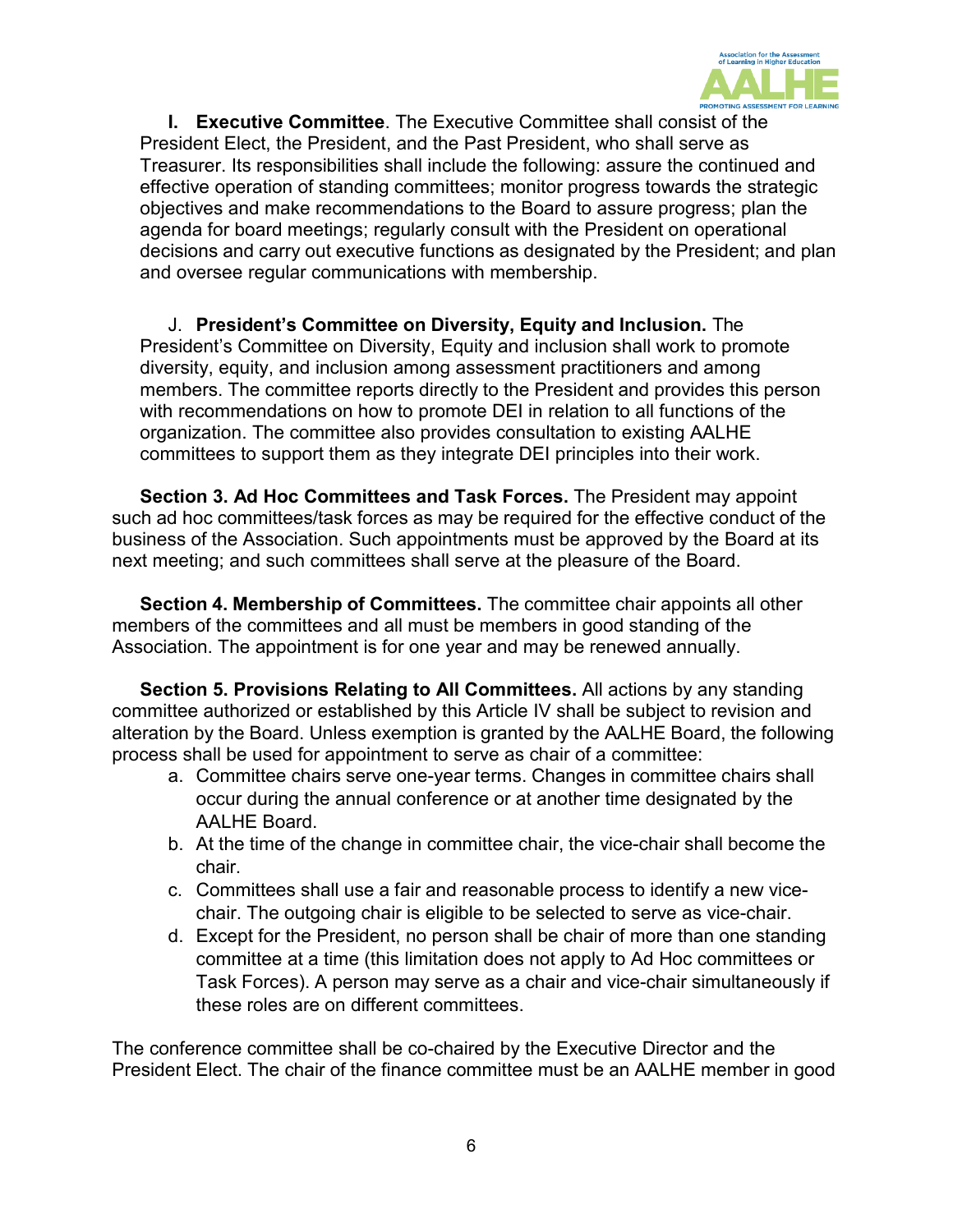

standing approved by the board. The Executive Committee shall be chaired by the President.

<span id="page-6-0"></span>**Section 6. Removal of Committee Chair by the AALHE Board**. Any committee chair or vice-chair may be removed from that role by a vote of two-thirds (2/3) of AALHE Board Members.

# **Article V**

## **Officers of the Association**

**Section 1. Officers.** All officers of the Association shall be Members of the Board. The officers shall consist of the President, the President Elect, the Past President/Treasurer, Secretary, and the Executive Director. (The Executive Director shall also serve as Conference Director and Assistant Treasurer unless the Board directs otherwise.)

**Section 2. Election and Tenure.** The officers of the Association shall be elected as follows:

- **A.** The President Elect shall be elected by the members each year at the annual meeting of the Association and shall be elected for a three-year term, serving first as President Elect, next as President, and finally as Past **President**
- **B.** The Secretary shall be appointed by the Board for a two (2) year term.
- **C.** The Executive Director shall be appointed by the Board at any of its meetings and shall serve terms at the pleasure of the Board.

**Section 3. Powers and Duties.** The powers and duties of the officers shall be as follows:

**A. President.** The President shall be the chief executive officer of the Corporation. He or she shall preside at all meetings and shall have general and active management of the business of the Corporation. The President provides oversight for the Executive Director, provides an annual performance review of the Executive Director, and supports the Executive Director's training and development needs. He or she may elect to serve an ex-officio member of all committees.

**B. President Elect**. The President Elect shall perform such duties and possess such powers as from time to time may be assigned by the Board or by the President. In the absence of the President, the President Elect shall perform the duties of the President. The President Elect shall serve as the Conference Committee vice-chair while serving as President Elect.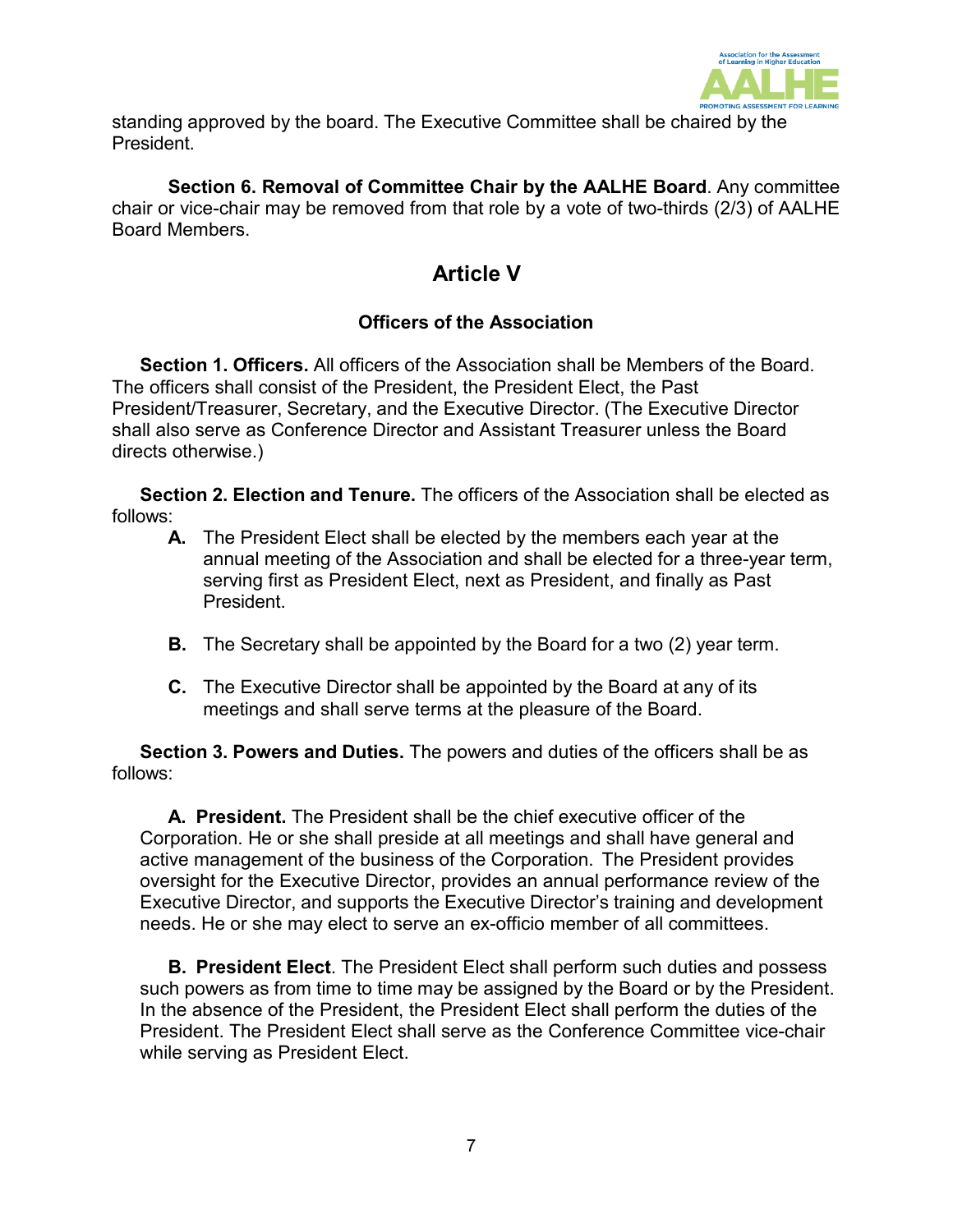

**C. Past President and Treasurer**. The Past President shall perform such duties as may from time to time be assigned by the President or the Board of Directors and shall also act as Treasurer of the Association. In the capacity of Treasurer, the Past President will serve as vice-chair of the Finance Committee.

**D. Secretary.** The Secretary shall oversee the recording of the minutes of the board and such duties as may from time to time be assigned by the President or the Board of Directors.

**E. Executive Director (Conference Director and Assistant Treasurer).** The Executive Director carries out the mission and strategic plan as set forth by the AALHE Board of Directors. This includes providing oversight for the operations of AALHE, implementing policies, responding to phone, email, and other electronic communications, directing the annual conference with the guidance of the Conference Committee, preparing fiscal reports and filings, tracking needed organizational registrations and filing requirements, developing, in collaboration with the AALHE President, Board meeting agendas and minutes, maintaining membership rosters and databases, supervising AALHE staff members, and other duties assigned.

**F. Subordinate Officers and Agents.** The Board may appoint or may authorize the President to appoint any other subordinate officers and agents who shall have such powers as may be prescribed by the Board.

**G. Vacancies.** Any vacancy which may occur in any of the elective offices shall be filled by majority vote of the Board to serve until the next annual meeting of the Board or until a successor shall have been otherwise duly elected and qualified.

<span id="page-7-0"></span>**H. Salaries**. The Executive Director shall receive a salary set by the Board of Directors. Other officers shall serve without remuneration, except such travel expenses they might receive to attend the annual meeting of the Board.

# **Article VI**

### **Dissolution**

Upon dissolution of the Association, the Board, after paying and making provision for the payment from Association assets of all liabilities of the Association, dispose of all the remaining assets of the Association, exclusively for the purposes of the Association in such manner, or to such organization or organizations organized and operated exclusively for charitable and educational purposes, as shall at that time qualify as an exempt organization under Section 501(c)(3) of the Internal Revenue Code of 1954, or corresponding provisions of any subsequent federal laws, as the Board shall determine. Any such assets not so disposed of shall be disposed of by a court of competent jurisdiction exclusively for such purposes or to such organization or organizations, as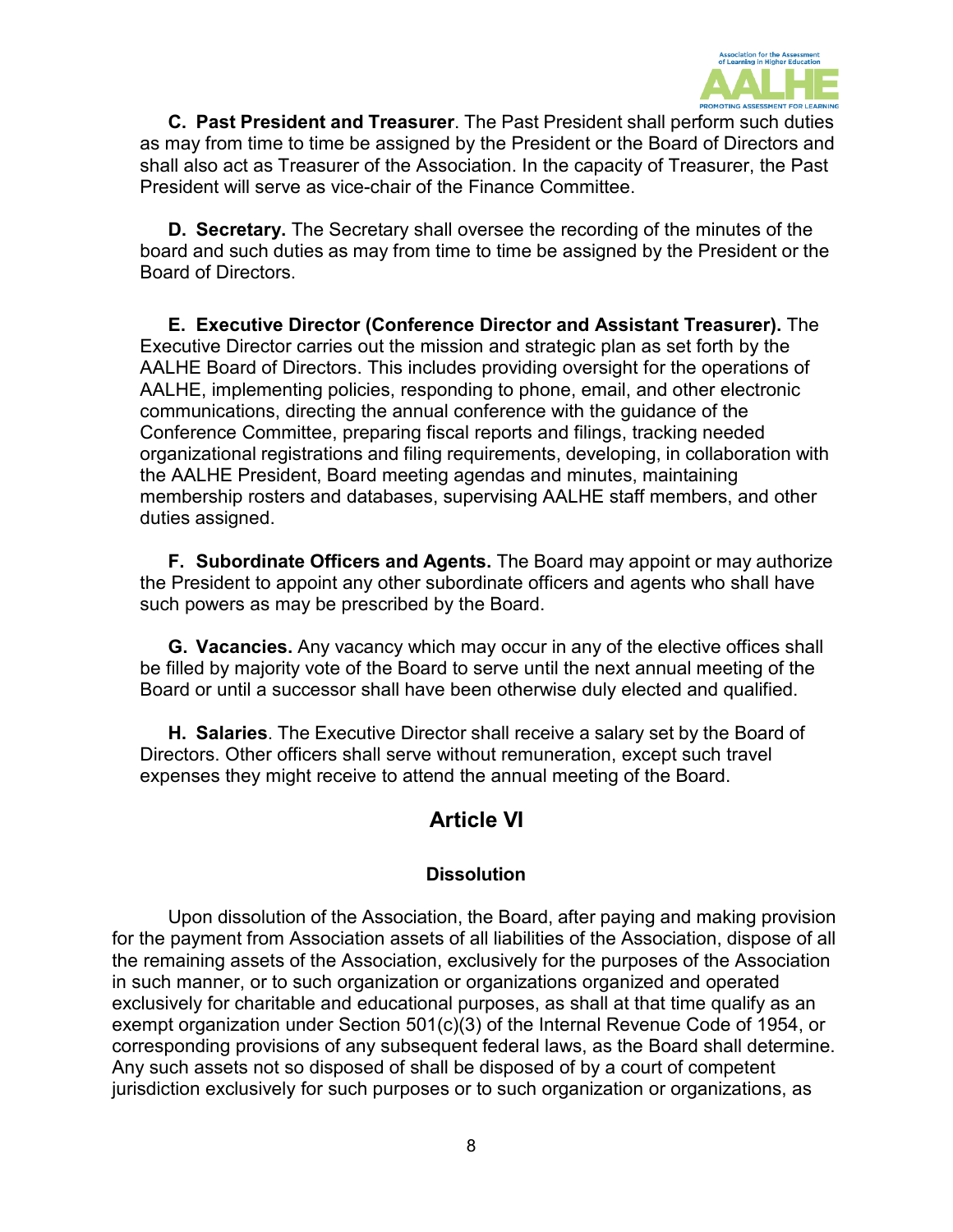

<span id="page-8-0"></span>said court shall determine, which are organized and operated exclusively for such purposes.

# **Article VII**

## **General Provisions**

**Section 1. Contracts and Checks**. The Executive Director, President, and Treasurer are authorized to sign and execute checks or other instruments for the payment of money and to use AALHE debit cards to carry out AALHE business in accordance with AALHE policy. The Executive Director and President are authorized to sign contracts on behalf of AALHE.

**Section 2. Loans.** No loans shall be contracted on behalf of the Association unless authorized by the Board.

<span id="page-8-1"></span>**Section 3. Fiscal Year**. The fiscal year of the Association shall be the twelve-month period ending December 31 of each year.

# **Article VIII**

### **Indemnification**

The Association shall indemnify any and all of its Board Members or officers, or former Board Members or officers, or any person who may have served at its request as a Board Member or officer, against expenses actually and necessarily incurred by them in connection with the defense of any action, suit or proceeding in which they, or any of them are made parties, or a party by reason of their being or having been Board Members or officers of the Association, except in relation to matters as to which any such Board Member or officer or former Board Member or officer shall be adjudged in such action or proceeding to be liable for negligence or misconduct in the performance of such duty. Such indemnification shall not be deemed exclusive of any rights to which those indemnified may be entitled, under any bylaws, agreement, or vote of members or otherwise.

## **Article IX**

### **Amendments**

<span id="page-8-2"></span>All bylaws of the Association shall be subject to alteration, amendment or repeal, and new bylaws may be added, by the affirmative vote of two-thirds of the members of the Board at, or by mail or email following any regular or special meeting of the Board.

Certified amended as approved day of 21 January 2022.

Josephine & West

Josie Welsh President, Association for the Assessment of Learning in Higher Education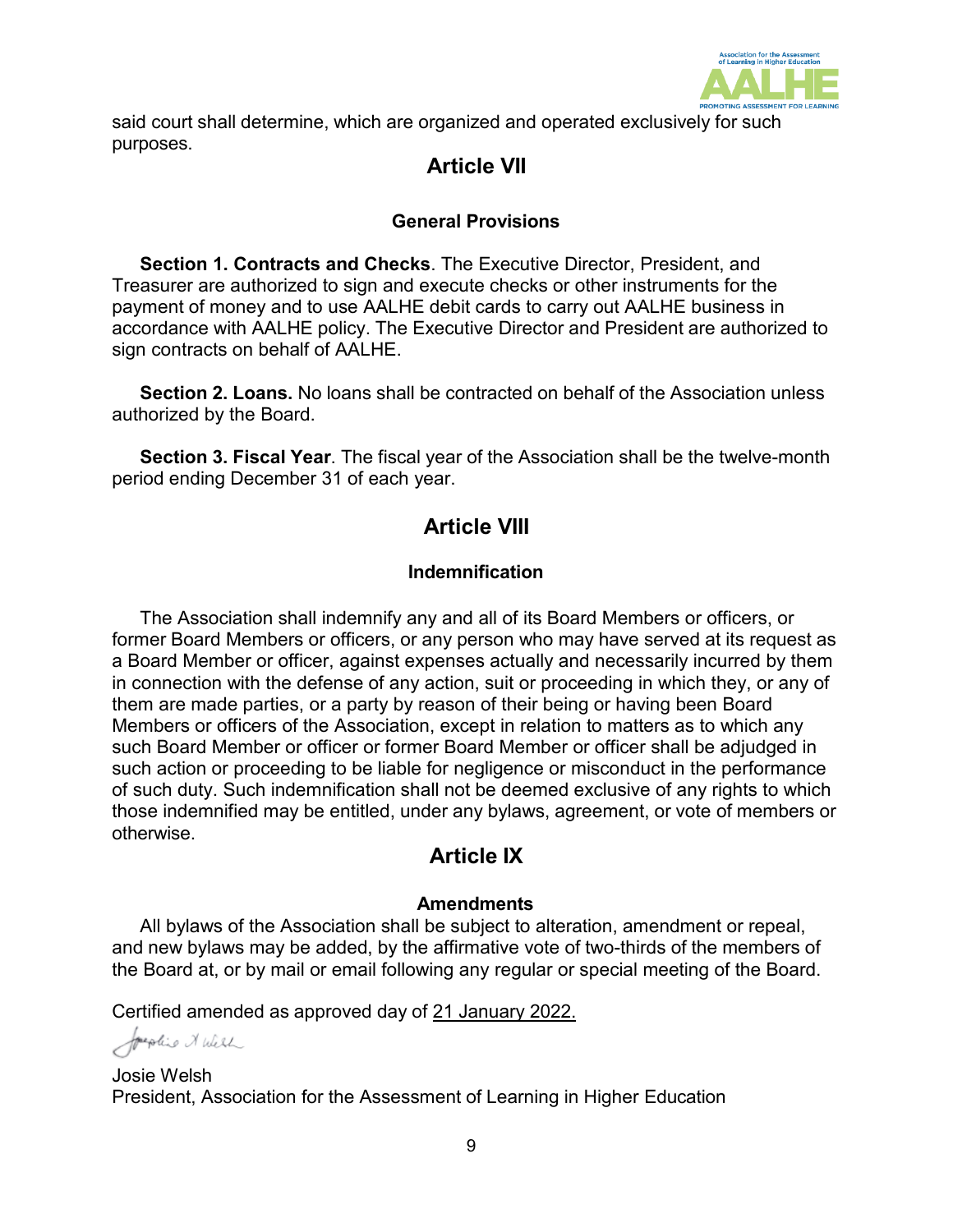

# <span id="page-9-0"></span>**CODE OF ETHICS**

This Code of Ethics (the "Code") applies to all board members, staff members, and volunteers of the Association for the Assessment of Learning in Higher Education (AALHE). The Code is a statement of goals and expectations for board members, staff members, and volunteers' behavior. Board members, staff members, and volunteers are urged to inquire if any aspect of the Code needs clarification.

All board members, staff members, and volunteers of AALHE are expected to read the Code, understand it, and comply with its letter and spirit. Together with other applicable guidelines or policies of AALHE, compliance with this Code will help protect AALHE's reputation for honesty and integrity.

The Code cannot address every applicable law or provide answers to all questions that might arise. Board members, staff members, and volunteers must ultimately rely on their good sense of what is right, including a sense of when it is proper to seek guidance from others on the appropriate course of conduct. It should be noted that other documents, such as AALHE's Bylaws and governing board policies, affect conduct, as employee manuals and employment contracts affect the conduct of staff. Because AALHE's success depends upon maintaining its reputation, in many instances this Code goes beyond the requirements of law or of those other documents.

This Code is not an express or implied contract of employment or agency, and it does not create any rights of any kind— such as contract rights, indemnification rights, or intellectual property rights—between AALHE and its board members, staff members, and volunteers.

#### <span id="page-9-1"></span>**A. Compliance with Laws**

Obeying the law, both in letter and spirit, is one of the foundations on which AALHE's ethical standards are built. All board members, staff members, and volunteers must respect and obey the laws of the jurisdictions in which AALHE operates. Although not all board members, staff members, and volunteers are expected to know the details of these laws, it is important to know enough to determine when to seek advice from counsel or others.

#### <span id="page-9-2"></span>**B. Diversity and Inclusion**

AALHE maintains a commitment to the promotion of diversity, inclusion, and equity in the interest of improving the ability and opportunity of all individuals and groups to take part in the opportunities afford by AALHE. For the purpose of this Code, diversity is defined as the promotion and presence of a heterogeneous environment in which individuals of all identities participate. Inclusion is defined as promoting an environment in which individuals of all identities are welcomed and valued as their whole selves.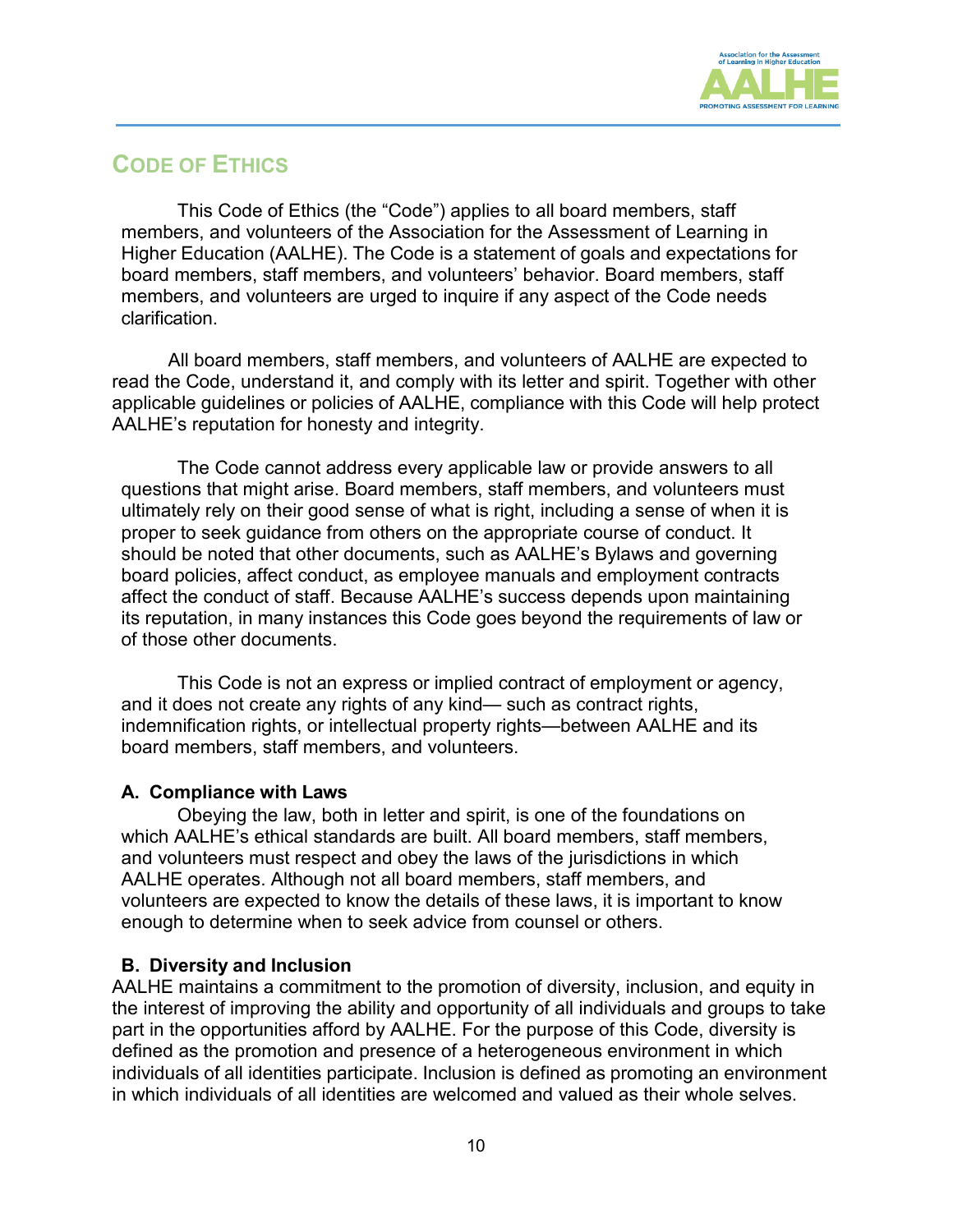

Finally, for the purposes of this Code, equity is defined as the process and behaviors by which AALHE provides various levels of support and assistance to reach diversity and inclusivity in the organization.

### <span id="page-10-0"></span>**General Principles**

All board members, staff members, and volunteers must refuse to engage in or tolerate any discrimination based on an individual's race, color, religion, sex, sexual orientation, gender expression, gender identity, pregnancy status, veteran status, national origin, age, or disability.

### <span id="page-10-1"></span>**Code of Conduct**

In all interactions, AALHE expects respectful and cordial communications and behavior, including those interactions between board members, staff members, and volunteers, with AALHE's members, and with the public. Any manner of interaction, including verbal and written communication, is subject to this code of conduct. Board members, staff members, and volunteers must communicate and behave with respect while representing AALHE.

### <span id="page-10-2"></span>**C. Conflicts of Interest**

Personal or business activities, relationships, or other interests of board members, staff members, and volunteers must not conflict or appear to conflict with the interests of AALHE. Disclosure of other interests is crucial to maintaining a bias-free governance process by AALHE for the benefit of its members or other constituents. The Code does not specifically address the details of conflicts avoidance, so board members, staff members, and volunteers should act in good conscience and use common sense. When questions arise, they should seek guidance.

#### <span id="page-10-3"></span>**General Principles**

- Board members, staff members, and volunteers are expected to disclose other interests according to AALHE's policies and procedures that may affect their ability to make decisions in the best interest of AALHE.
- Board members, staff members, and volunteers are expected to cooperate in resolving any conflicts or potential conflicts as recommended by the governing board or its designated representatives.

### <span id="page-10-4"></span>**D. Accounts and Record Keeping**

Every AALHE financial record and report should be accurate, timely, and in accordance with any applicable law or accounting rules or principles. AALHE's books must reflect all components of transactions, as well as AALHE's high standard of insisting upon an honest and forthright presentation. These records are the basis for the board members, staff members, and volunteers' managing AALHE and for fulfilling their obligations to members, the public, and government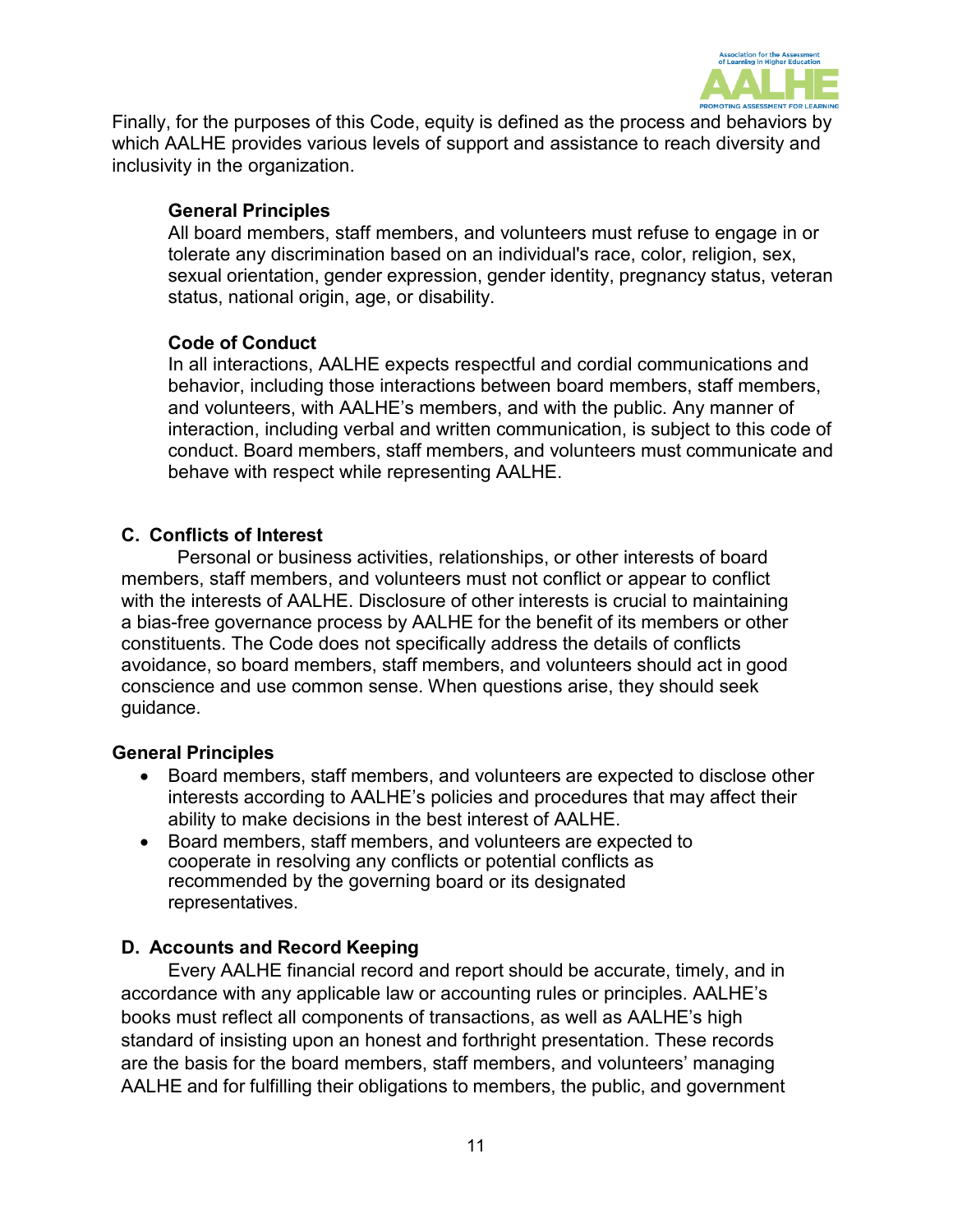

authorities.

### <span id="page-11-0"></span>**General Principles**

- •Never falsify any document or distort the true nature of any transaction.
- •All transactions must be supported by accurate documentation.
- •All reports made to government authorities must be full, fair, accurate, timely, and understandable.
- •Board members, staff members, and volunteers must cooperate with audits of financial records.
- •To the extent estimates and accruals are necessary in AALHE reports and records, they must be supported by appropriate documentation and be based on good faith judgment.

### <span id="page-11-1"></span>**E. Use of AALHE Assets**

AALHE assets are to be used to support the mission and vision of AALHE, not for personal uses. Assets include the time at work, as well as AALHE's equipment, computers, and software. Common sense should prevail. The point is to recognize that theft or deliberate misuse of AALHE assets is a violation of the Code.

### <span id="page-11-2"></span>**General Principles**

- The use of AALHE assets for the personal benefit of board members, staff members, and volunteers, or the benefit of anyone other than AALHE, is permitted only with proper approval or authority.
- Board members, staff members, and volunteers may not take away from AALHE any opportunity for financial gain that arises or is discovered because of the board members, staff members, and volunteers' positions in AALHE or through the use of AALHE property or information.
- Misuse of AALHE assets may be considered theft and result in disciplinary action or criminal prosecution.
- Before accepting payment for speeches or presentations related to AALHE, board members, staff members, and volunteers should always obtain proper approval or authority as established by AALHE policy.
- AALHE computer systems and equipment are meant for AALHE use only. For example, they should never be used for outside businesses, illegal activities, gambling, or pornography.

## <span id="page-11-3"></span>**F. Working with Outside Parties and Business Gifts**

Consistent with the obligation they have to act with integrity and honesty at all times, board members, staff members, and volunteers should deal fairly and in good faith with all persons with whom AALHE has transactions, business, or ventures. Board members, staff members, and volunteers of AALHE may be offered gifts, hospitality, or entertainment from persons or entities with which AALHE has relationships, such as vendors, corporate partners, sponsors, advertisers, exhibitors, joint ventures, hospitality or transportation industry sales representatives, or others. It is crucial to maintain an appropriate, professional relationship. Avoid accepting excessive or lavish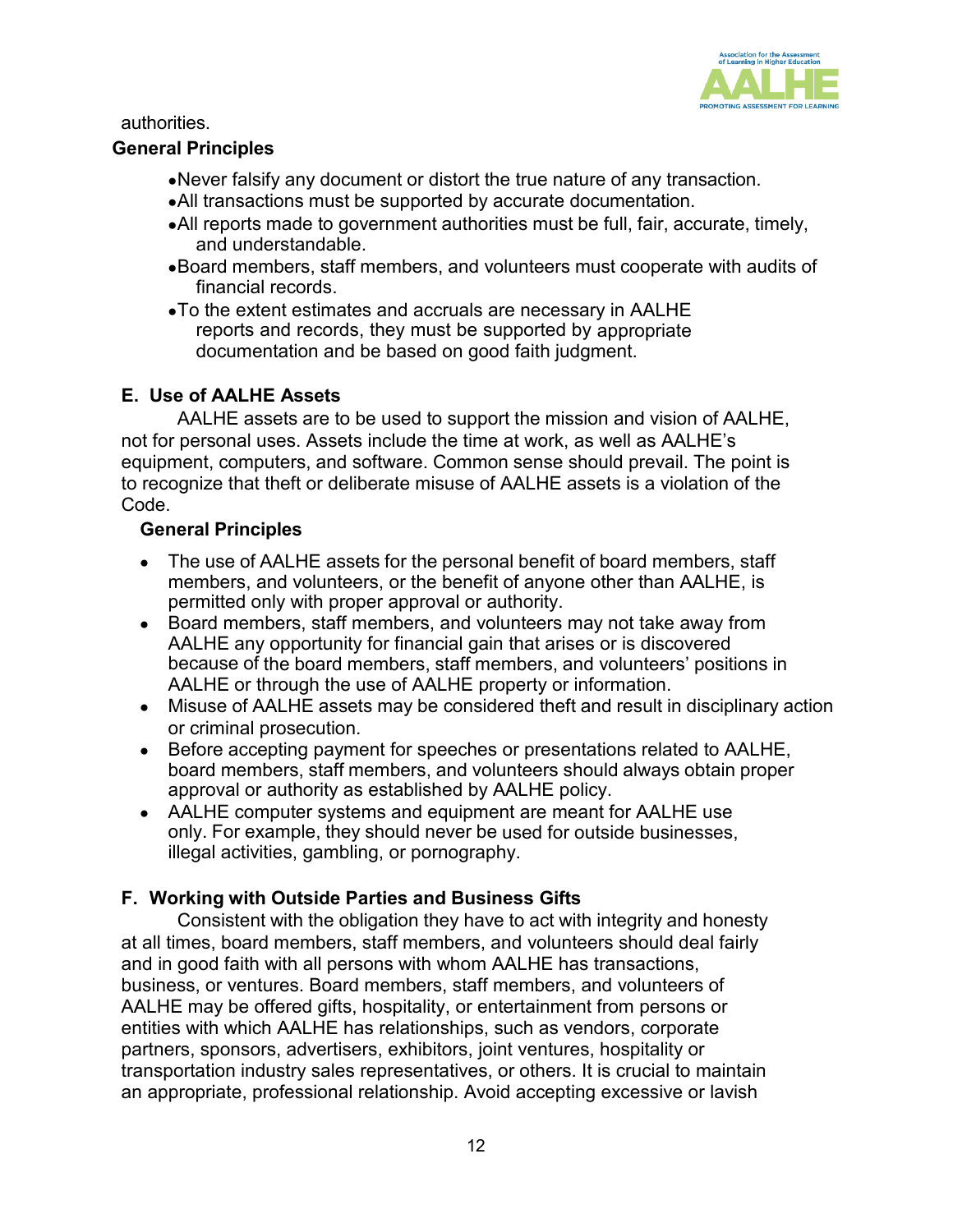

gifts that may give the appearance of undue influence; acceptance of anything of more than trivial value should first have proper approval or authority. Every board member, staff member, and volunteer should avoid personal financial transactions with persons or entities that may influence the ability to perform objectively.

### <span id="page-12-0"></span>**General Principles**

- The Code prohibits board members, staff members, and volunteers from accepting any nontrivial gifts or entertainment in the context of AALHE work. This is an area in which judgment is critical. For instance, modest holiday gifts may be accepted but an expensive trip would not be. If the acceptability of a gift is uncertain, prior approval or authority should be sought.
- Modest gifts or entertainment from persons or entities with which AALHE has relationships must support the legitimate interests of AALHE and should be reasonable and appropriate under the circumstances.

### <span id="page-12-1"></span>**G. Protecting AALHE's Nonpublic Information**

It is our obligation to safeguard AALHE's nonpublic information. Board members, staff members, and volunteers should not share confidential information with anyone outside AALHE unless it is necessary as part of work responsibilities and then only pursuant to a nondisclosure agreement.

Nonpublic information is any information that has not been disclosed or made available to the membership, the general public, or government agencies.

Nonpublic information includes items such as financial data, plans for acquisitions or divestitures, evaluations of joint ventures or other endeavors, personal information about board members, staff members, volunteers or members, material contracts, finance arrangements, real estate opportunities, major management changes, and other AALHE developments.

#### <span id="page-12-2"></span>**H. Administration of the Code**

#### <span id="page-12-3"></span>**Distribution**

All AALHE officers, directors, and volunteers will receive a copy of this Code at the time they assume their role with AALHE and will receive any periodic updates.

#### *I. Monitoring Compliance*

Board members, staff members, and volunteers should take all responsible steps to prevent Code violations. Board members, staff members, and volunteers must report suspected Code violations.

AALHE does not permit retaliation of any kind against board members, staff members, volunteers, members, or others for good faith reports of potential violations of the Code. Anyone who retaliates against another for reporting known or suspected violations of the Code will be in violation of the Code. Retaliation